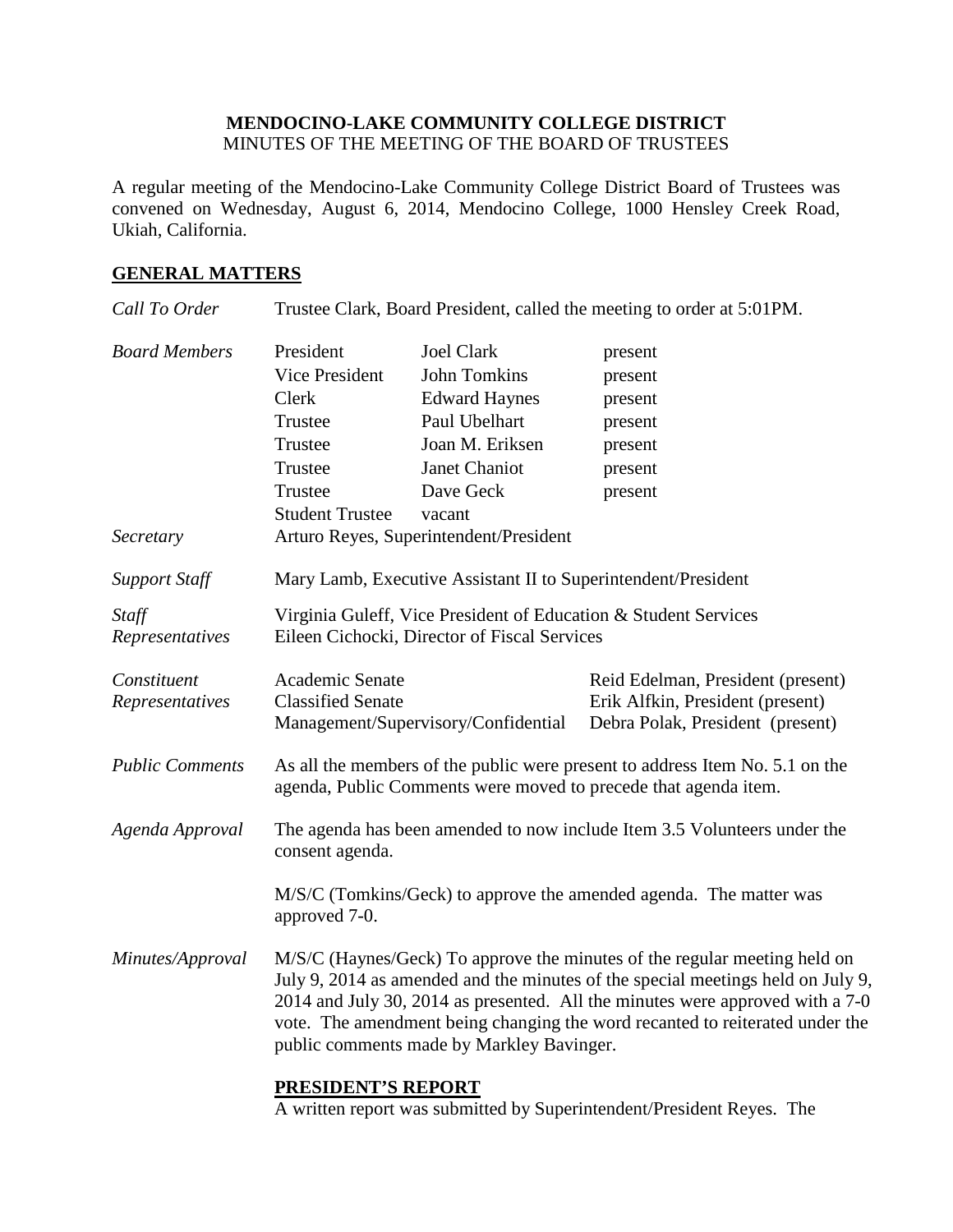following was offered in addition:

- Fantastic event held in Fort Bragg on Monday, Aug  $4<sup>th</sup>$ . Approximately 300 attended. Many thanks to the staff and the Board for their support of this event.
- When asked about where enrollments are currently, Dean Polak responded by stating enrollments are still coming in from the Coast area and we are continuing to receive calls about our course offerings etc. She also added that our offerings are including courses for first-time college students as well as those courses needed by students to complete their degrees and certificates. Vice President Guleff added that the coast schedule was built in the hopes of garnering 35-40 FTES at that location. Trustee Chaniot expressed her appreciation to Vice President Guleff and Dean Polak who did a stellar job of explaining where we are in the process with regard to our course offerings on the Mendocino Coast.
- S/P Reyes added the number of female golfers participating in this year's fund-raiser for the Athletic Department has doubled from last year's high of four to a total of eight. Interim Athletic Director Gordon has done a great job promoting this event.

### **CONSENT AGENDA**

M/S/C (Geck/Ubelhart) RESOLVED, That the Mendocino-Lake Community College District Board of Trustees does hereby approve the Consent Agenda as amended which now includes Item 3.5. The matter was approved 7-0.

Items with an asterisk \* were approved by one motion as the Consent Agenda.

#### **Personnel**

| $Employment -$<br>Short-Term<br>Employees                                                       | *RESOLVED, That the Mendocino-Lake Community College District Board of<br>Trustees does hereby ratify the employment of the short-term employees as<br>submitted and presented at the meeting.                                                       |
|-------------------------------------------------------------------------------------------------|------------------------------------------------------------------------------------------------------------------------------------------------------------------------------------------------------------------------------------------------------|
| $Employment -$<br><b>Part-Time Faculty</b>                                                      | *RESOLVED, That the Mendocino-Lake Community College District Board of<br>Trustees does hereby approve employment of the Part-Time Faculty for the Fall<br>2014 semester as submitted and presented at the meeting.                                  |
| $Employment -$<br>Interim Dean of<br>Career Transfer<br><b>Education &amp; Lake</b><br>Center - | *RESOLVED, That the Mendocino-Lake Community College District Board of<br>Trustees does hereby approve the corrected Interim Dean of Career Transfer<br>Education and Lake Center Coordinator contract as submitted and presented at<br>the meeting. |
| Correction<br>Resignations                                                                      | *RESOLVED, That the Mendocino-Lake Community College District Board of<br>Trustees does hereby accept the resignations of Christine Mullis and Margaret<br>Sanchez as submitted and presented at the meeting.                                        |
| <i>Volunteers</i>                                                                               | *RESOLVED, That the Mendocino-Lake Community College District Board of                                                                                                                                                                               |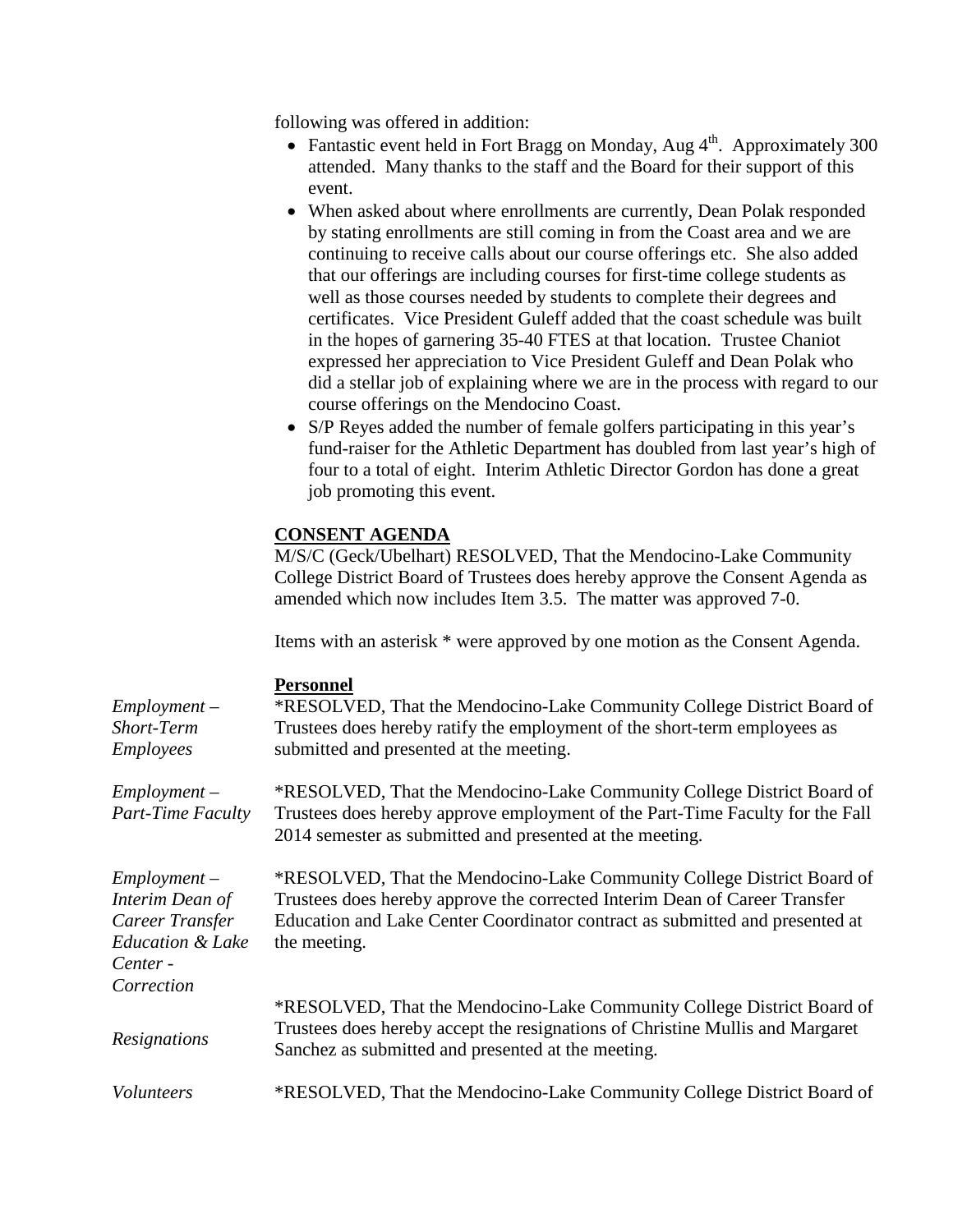Trustees does hereby approve the list of Volunteers as submitted and presented at the meeting.

# **Other Items**

| Parking Lot and<br><b>Hensley Creek</b><br>Road Repairs -<br>Change Order No.<br>1 | *RESOLVED, That the Mendocino-Lake Community College District Board of<br>Trustees does hereby ratify Change Order No. 1 for the Parking Lot and Hensley<br>Creek Road Repairs Project to Granite Construction in the amount of \$12,000.00                                                                                                        |  |
|------------------------------------------------------------------------------------|----------------------------------------------------------------------------------------------------------------------------------------------------------------------------------------------------------------------------------------------------------------------------------------------------------------------------------------------------|--|
| Donation of<br>Automobile                                                          | *RESOLVED, That the Mendocino-Lake Community College District Board of<br>Trustees does hereby accept with appreciation the donation of a 1999<br>Volkswagen Bug from Lauren Mocael. A letter of thanks will be sent to the<br>donor.                                                                                                              |  |
| Sale and/or<br>Disposal of<br><b>Surplus Property</b>                              | *RESOLVED, That the Mendocino-Lake Community College District Board of<br>Trustees does hereby authorize the sale and/or disposal of surplus property as<br>submitted and presented at the meeting.                                                                                                                                                |  |
| <b>Public Comments</b>                                                             | The following individuals expressed their views regarding the Point Arena Field<br>Station informational item on the agenda:                                                                                                                                                                                                                       |  |
|                                                                                    | Daphne McNeil stated she has attended classes and cultural events at Mendocino<br>College. She urged the Board to retain the Point Arena Field Station as an<br>extremely valuable asset for college and community and would like to see the<br>College work with community so it isn't a drain on college finances.                               |  |
|                                                                                    | Candie Dickinson spoke as someone who has been able to attend faculty<br>breakout sessions on the site. She feels this property is precious and we should<br>be using our imaginations to come up with a better solution.                                                                                                                          |  |
|                                                                                    | David Smith-Ferri stated he would like to see the Board look at the property in a<br>broader sense and feels the property could be used to attract students to attend<br>Mendocino College. He also stated it wasn't that long ago the community was<br>asked to vote on a bond measure that was supposed to be used to renovate this<br>facility. |  |
|                                                                                    | Barry Vogel elected to not comment until he hears the reports presented to the<br>Board. Board President Clark reminded him this is a meeting of the Board of<br>Trustees and his time to speak is during public comment.                                                                                                                          |  |
|                                                                                    | Jared Carter addressed the members of the Board hopes they have had an<br>opportunity to read the letter he and Barry Vogel wrote which included letters<br>from several other people. He stated his letter also included a letter from a<br>Professor in Southern California which reflects the theory that if you open the                       |  |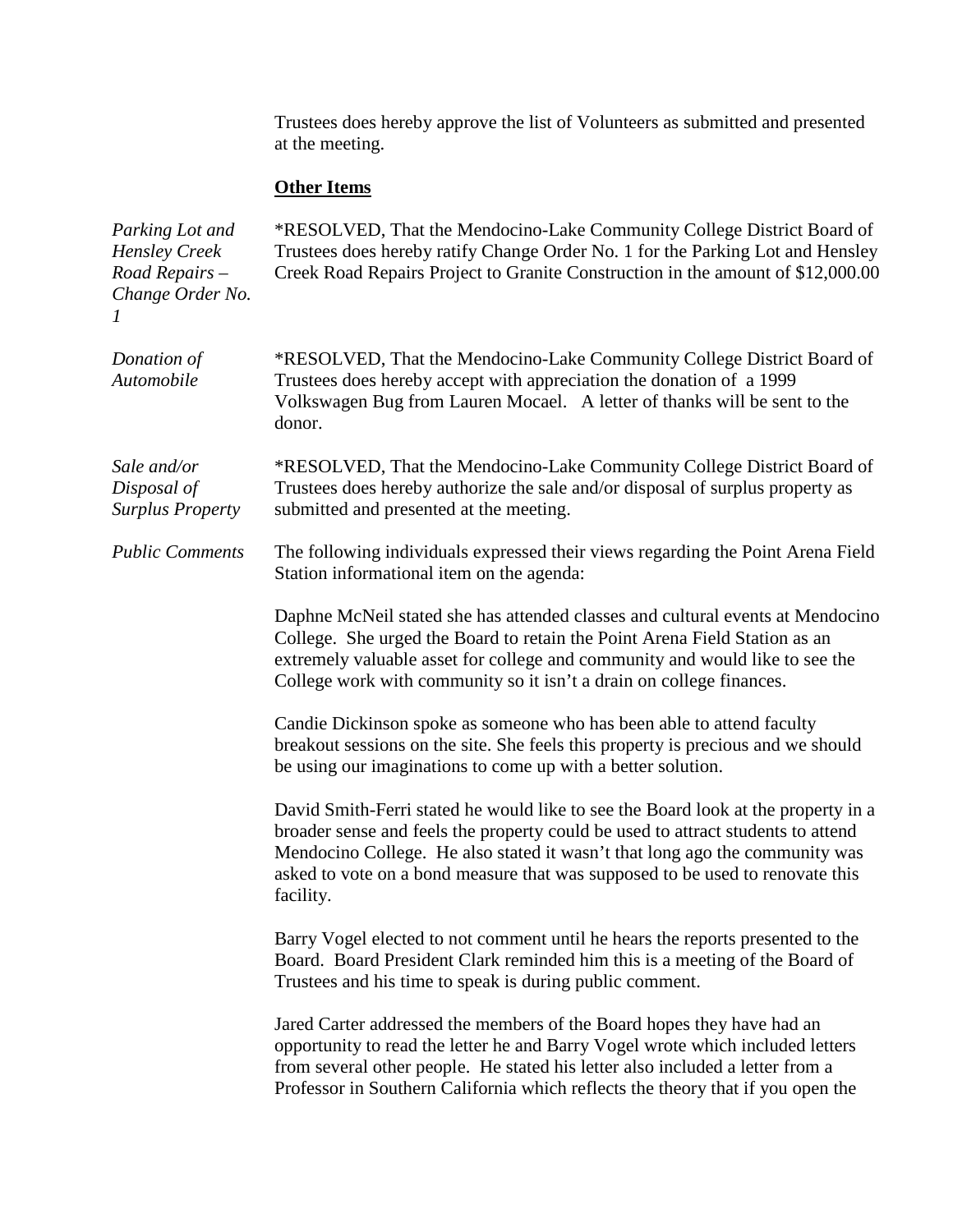land to the public, the area will no longer be pristine. He also expressed the need for pristine places to study. Mr. Carter added that the members of the Board should be terribly concerned about the report Mr. Reid Edelman has prepared and submitted to the Board which reflects the ineffective communication between the administration and the members of the faculty. If and when the Friends of the Point Arena Field Station sue the college district regarding entering into this agreement, this information will come out. He does not want to take this course of action, as the Friends of the Point Arena Field Station want to work with all the members of the community to preserve this site.

Wade Koeninger began his address to the Board by stating he is a big fan of Mendocino College. He spent 16 years as a trustee and now serves on the Citizens' Bond Oversight Committee (CBOC). He would like to see Mendocino College permanently make the Point Arena Field Station Field Station a unique and viable facility that fits in with the mission of the college. He also distributed copies of a list that includes 164 signatures in support of saving the Point Arena Field Station and asked that list be included in the minutes (please see the final page of the minutes for this list).

John Koetzner addressed the Board and stated that in 2008 then Superintendent/President Lehner came to the constituents with news that the matching funds for the Measure W bonds were no longer available from the state. He feels the administration never made the community aware this fact and asked that the Board of Trustees listen to what the community is now saying.

Pete Passof addressed the Board as a retired forester for the University of California Cooperative Extension. He presented an analogy where the UCCE has a field station in Hopland which was purchased in 1950. At that time, they had the foresight to set aside areas where studies could be conducted in a "pristine" environment. He feels this example could be used in this case with the agreement including a statement about the Bureau of Land Management being mandated to maintain the "pristine" area as well.

Paul Poulos stated he has a background in education and was asked by BLM to establish the historical significance of the property. He feels BLM does not have a great history of keeping things pristine. He asked why the Board members did not receive a copy of the letter which is included in the Board's updated packet as part of the informational report from Academic Senate President Reid Edelman when he received a copy approximately five weeks ago. Mr. Poulos feels if the public is allowed to come into the area and walk on the bluffs, there will be catastrophic results not only to the area but possibly to the public members that may stray too close to the edge. He has copies of a report he completed for his Board regarding the Point Arena Field Station and has offered a copy of the report to the members of the Mendocino College Board of Trustees.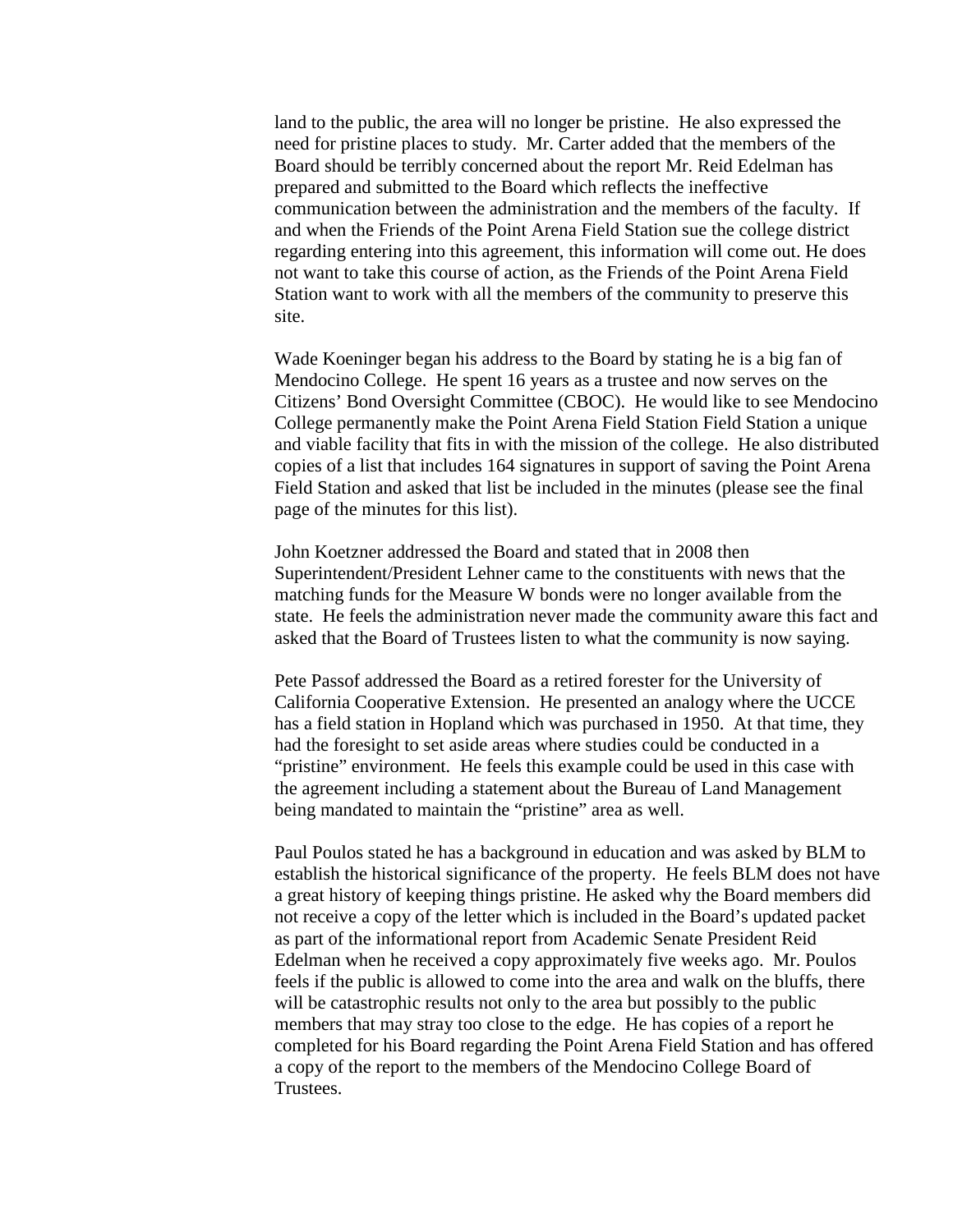Laurie Hubbard addressed the Board as a resident of Point Arena. South Coast residents of Sea Ranch, Gualala, and Point Arena want the research to continue and expand and stated the residents are very happy with the Stornetta Public Lands and National Monument. She added they had an opportunity to have an open conversation with BLM where they made it clear that they value this land and do not want the public access destroying it. She would hate to see the college lose this opportunity to continue their research and feels very strongly this example can work for the Point Arena Field Station as well so what is the best way to make this happen?

Leslie Dalhoff is a Point Arena resident and former mayor of that community for ten years. She has served as a member of the Point Arena California Coastal Monument Gateway Group since its inception 8 years ago where she worked with BLM to obtain the best protection possible for the original piece of land  $-$  a National Monument. In open meetings of the Gateway Group, there have been discussions regarding the acquisition of the Point Arena Field Station land for the last 2 years. She stated that even with a sale, this land could still remain closed to the public and ongoing research can be retained. All of these things are currently on the table. All you need to do is make sure it is part of the agreement. Currently, none of the trails are on the Point Arena Field Station property and BLM intends to keep it this way. This would be a Field Station on a National Monument which would continue forever. This funding source does not require the land to be open to the public but the funding source disappears at the end of the year. She stated she specifically asked about CEQA requirements and was told they do not apply in this case. She also stated the protected area can be extended to include the marine life even though the tide line is owned by the residents of the State of California. She strongly encouraged the Board to proceed forward to protect the land, the resources, and the research as time is of the essence. Since this funding source is federal, it can be reallocated to other areas at any time if not secured.

#### **INFORMATIONAL ITEM**

*Point Arena Field Station*

This informational item is an update on the status of the possible sale of the Point Arena Field Station property.

- Vice President Guleff and Vice President Cichocki presented an update from the ad-hoc committee which included five different options ranging from not selling at all to selling everything and seeking other coastal property access for research.
- Vice President Guleff reminded those present of the 2 recommendations from our accreditation visit by the ACCJC which include systematically evaluating our processes. We now have an opportunity to see how Point Arena Field Station Management Committee as well as other campus committees fit into the planning loop.
- Vice President Guleff presented a timeline which spans from March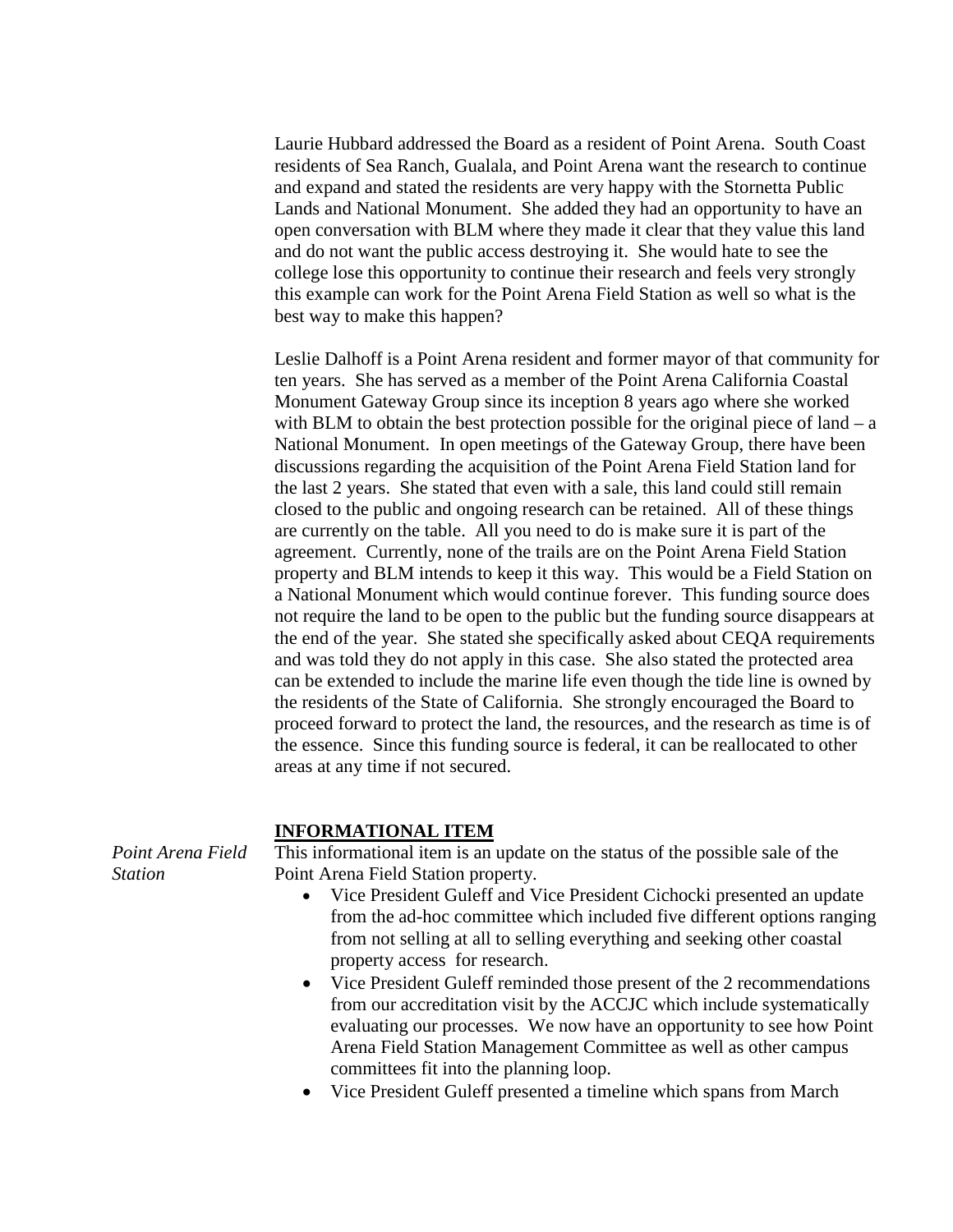1980 through June 2014. The document is still a draft and all documents in the timeline will be available online once she has an opportunity to scan them which should occur by the end of next week. She is following the same model we used for accreditation so the information is available for everyone to review.

- Vice President Cichocki pointed out that Bond fund allocations and reallocations began in 2008 after the matching funds were eliminated by the State. Board President Clark asked the amount of the matching funds we didn't receive which Vice President Cichocki stated to be approximately \$10,000,000.
- Vice President Cichocki showed where at the end of each year we have completed audits of the Measure W Bond projects and the following February the Citizens' Bond Oversight Committee (CBOC) and the public received the reports where no exceptions were found.
- Vice President Guleff called attention to the faculty notifications which started on 4/15/11. She also stated that the timeline is drawing information from a number of places such as Academic Senate meeting minutes, Board of Trustee meeting minutes, meeting maker dates, etc. She also pointed out that the question regarding outside funding was first mentioned on 10/13/11 during a presentation to the Budget Implementation and Planning Committee (BIPC) where there was mention of possible coordination of efforts with other colleges and universities.
- Vice President Cichocki presented the April revise budget figures which showed it necessary to make a one-time transfer in the amount of \$325,000 in order to balance the 2013-14 budget. There will need to be a one-time transfer of \$975,000 to maintain our reserves for the 2014-15 year.
- Vice President Guleff presented enrollment figures for the past 3 years which reflected a steady decline in the number of students using the facility. She will go back a few more years to determine the number of students previously using the site.
- Alan West asked permission to respond to these numbers and stated Mike Adams and BIPC asked the Point Arena Field Station Management Committee to not have field activity at Point Arena Field Station due to proposed repair activity. This is why the numbers have declined in the years shown. Vice President Guleff responded to Mr. West by asking him to provide her with documentation in support of this statement and she will be happy to include it on the timeline.
- Board President Clark thanked Vice President Guleff and Vice President Cichocki for the detail and effort expended on this project. He reminded those present that transparency is essential. With this in mind, he is establishing an ad-hoc committee which will be comprised of three members from the Board of Trustees, two members from the Academic Senate, two members from the Management/Supervisory/Confidential group, and two members from the Classified Senate. The charge of this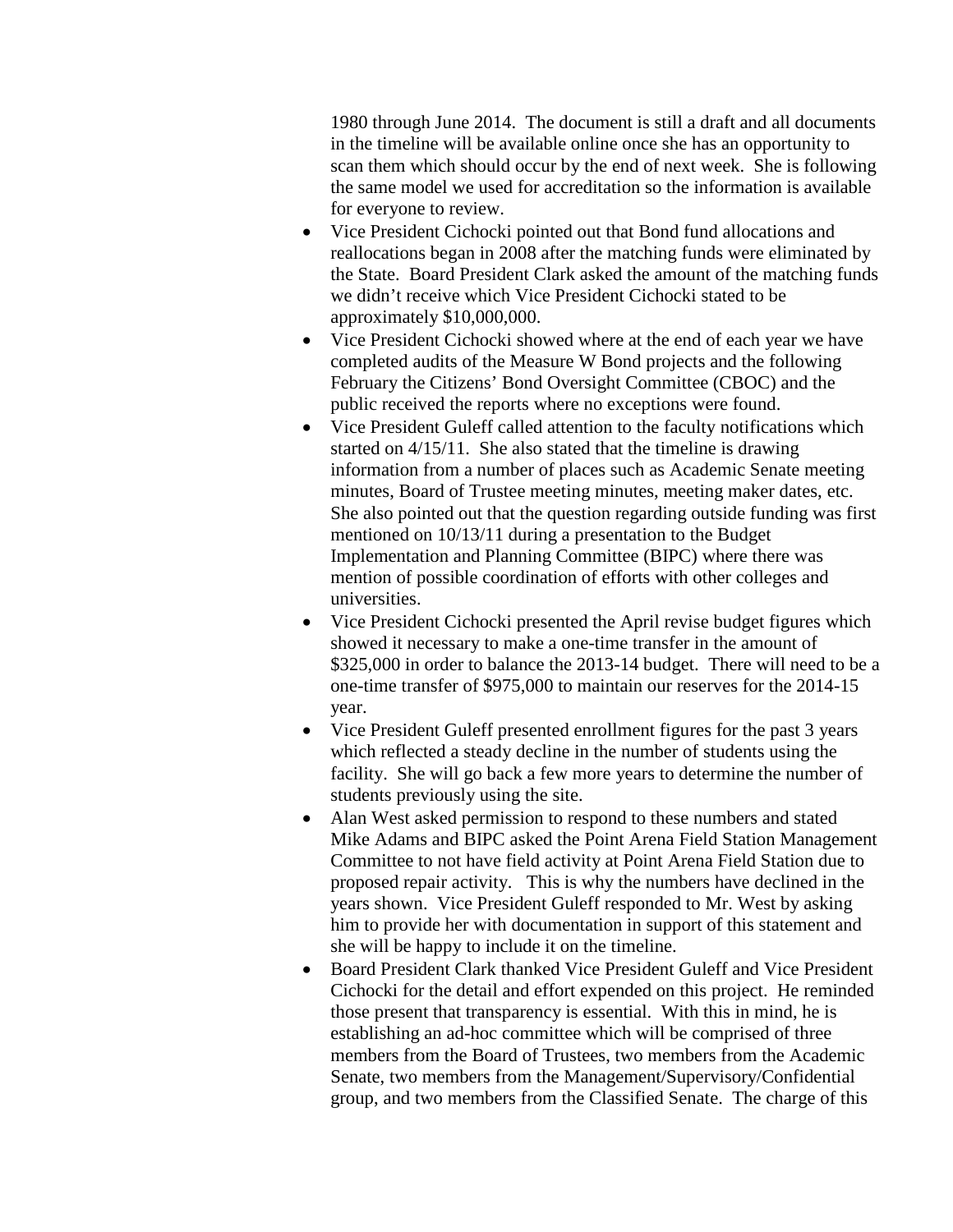committee is to receive information from the various groups on this issue and report back to the full Board at their October meeting. An interim report may be presented at the Board meeting in September if information is available. The ad-hoc committee members will be Trustee Haynes, Chair; Trustee Chaniot, Trustee Tomkins, Academic Senate President Edelman, Academic Senate Vice President Edington, Vice President Guleff, Vice President Cichocki, Classified Senate President Alfkin, and Classified Senate representative Chris Olson. Trustee Chaniot asked that a student be included as well and Vice President Guleff stated she will work with the ASMC to locate someone to fill that role. Trustee Haynes asked that part of the charge of the committee include a recommendation of how any profits may be spent if there is a decision by the Board to sell the property.

In light of our current funding situation, Board President Clark asked the group to also review what program or service may need to be eliminated if the decision is made to retain the property since the cost of maintaining the facility is not currently part of the budget.

### **ACTION ITEMS**

*Fiscal Report as of June 30, 2014* Vice President Cichocki confirmed for Board President Clark that this year's budget is built on 2,900 FTES but our target is still the 3,043 number. She also pointed out that if we are unable to achieve the 3,043 FTES number this year, the one-time funds being used this year to balance the budget will be depleted and significant reductions and cuts will need to be made. Vice President Cichocki also reminded the Board that going forward, each year the retirement funding will be increased as well. She added she is hoping to have a 5-year projection beginning in October which will give the Board a much clearer picture of the future needs of the institution. Trustee Haynes added that when reviewing this report, 85% of the actual budget is wages so there isn't a large pool of discretionary money to work with when looking to balance the budget. M/S/C (Chaniot/Tomkins) RESOLVED, That the Mendocino-Lake Community College District Board of Trustees does hereby accept the fiscal report as submitted. The matter was approved 7-0. *2014-2015 Appropriation Limit* M/S/C (Tomkins/Geck) RESOLVED, That the Mendocino-Lake Community College District Board of Trustees does hereby adopt resolution 08-14-01 which establishes the Mendocino-Lake Community College District's Appropriation Limit for the 2014-15 fiscal year at \$23,927,793. The matter was approved 7-0. *Board Workshop Dates* After some discussion, it was determined the Board Workshops for the 2014-15 year will be held on October 15, 2014 and April 22, 2015 and will run from 9:00 AM until 2:00 PM. Topics will include the various requirements the Board has previously determined.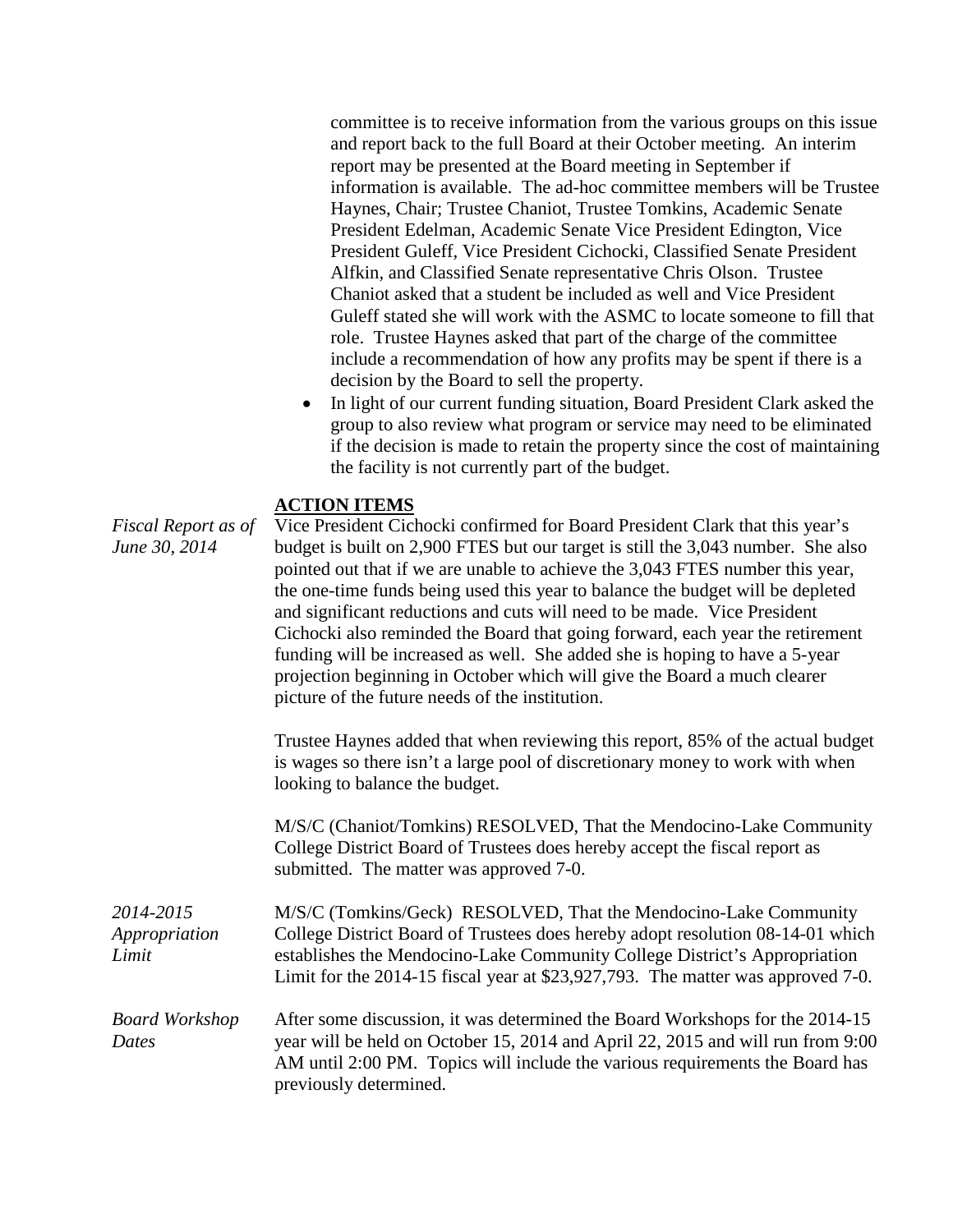M/S/C (Tomkins/Geck) RESOLVED, That the Mendocino-Lake Community College District Board of Trustees does hereby establish October 15, 2014 and April 22, 2015 as the dates of the Fall 2014 and Spring 2015 Board Workshops. The matter passed 7-0.

#### **INFORMATIONAL REPORTS**

A written report was submitted by Virginia Guleff, Vice President of Education and Student Services. The following was offered in addition:

- Even with the loss of internet connectivity and cell phone coverage, the event held for the North Coast students on August  $4<sup>th</sup>$  was a wildly successful day. She expressed her thanks to Dean Polak and Dean Kouanchao for all their work and coordination. Leticia Trejo, Juvenal Vasquez, and Kim Pinson worked the registration counter non-stop. There was also an opportunity to have great conversations with members of the community as well as learning about opportunities for partnerships with various high schools in the area. She added we should be thinking about changing our thinking when referring to students from that area as anyone from various areas on the coast can enroll in our classes and not just someone from Fort Bragg. Maybe we should be referring to the area as the North Coast and not just Fort Bragg.
- We have begun a "Take another class Increase your Financial Aid" campaign with the help of our Director of Community Relations and Communications, Jessica Silva.
- We are on a very stringent timeline with ACCJC regarding our mid-term report. She feels very strongly we must have it ready to go by mid-fall.
- Plans for In-service are in place. There will be a Mental Health presentation as well as an opportunity for faculty to be working on their minimum qualifications. The in-service workshops are open to everyone and she encouraged everyone to participate in the training opportunities offered.
- Board President Clark inquired about safety orientation and encouraging faculty as first responders to participate. Trustee Haynes inquired about how faculty members respond in this type of situation since there are no panic buttons. Vice President Guleff stated there are protocols in place but they need to be strengthened. Superintendent/President Reyes added we would like to present something during the main session of in-service sometime in the future.

| Administrative<br>Services Report | A written report was submitted by Eileen Cichocki, Vice President of<br>Administrative Services. The following was offered in addition:<br>• Trustee Haynes stated he thought the Hensley Creek Road project went well.<br>• Vice President Cichocki added the facilities committee will be reviewing all<br>the signage on campus for possible updates, etc. |
|-----------------------------------|---------------------------------------------------------------------------------------------------------------------------------------------------------------------------------------------------------------------------------------------------------------------------------------------------------------------------------------------------------------|
| Measure W Bond<br>Report          | A written report was submitted by the Citizens' Bond Oversight Committee.<br>The following was offered in addition:<br>• Vice President Cichocki added with regard to equipment and/or software                                                                                                                                                               |

*Education and Student Services Report*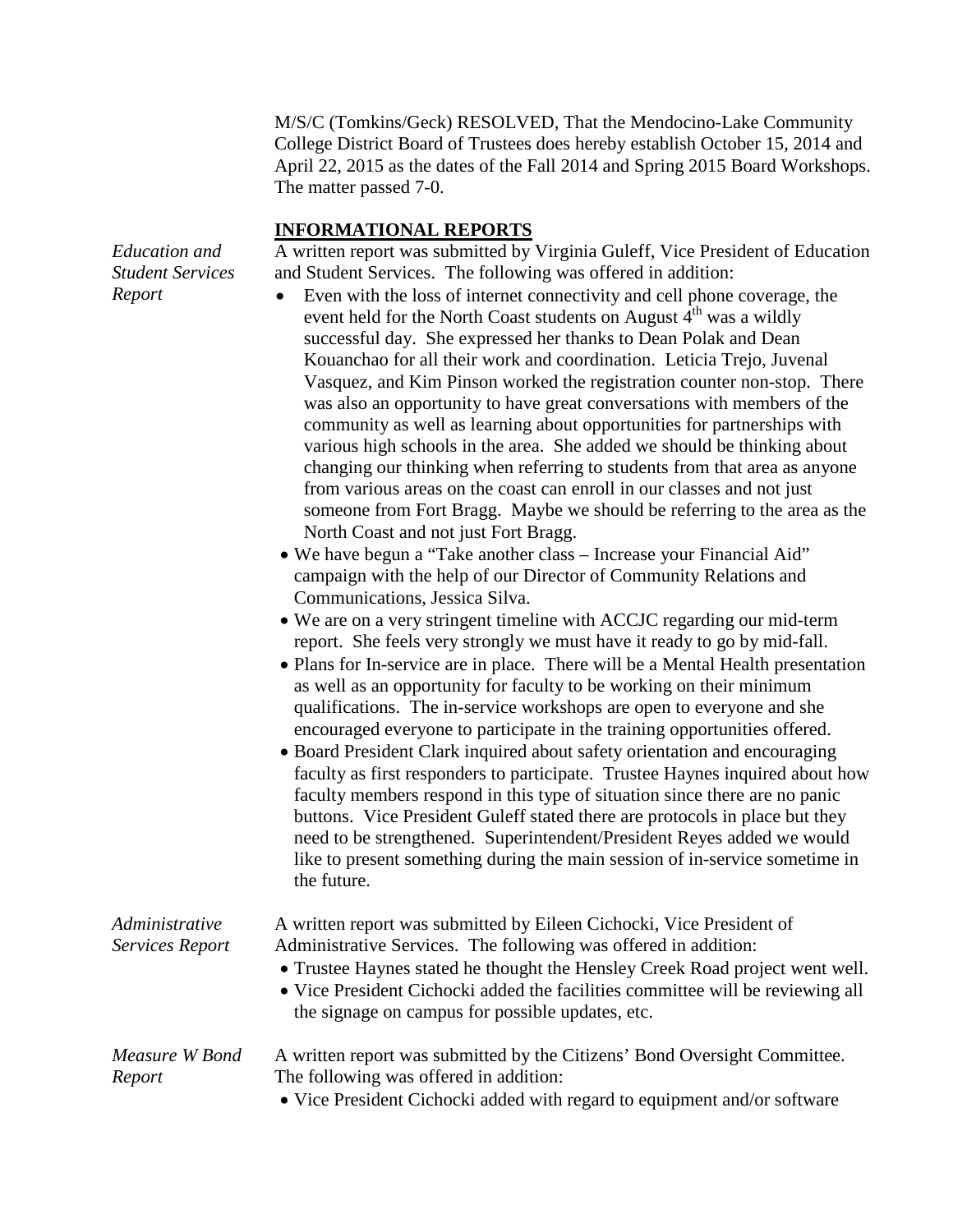|                                          | purchased, there were a number of years built into the original purchase. As<br>of now, any updates have become part of the General Fund expense.<br>• Trustee Ubelhart asked about the completed projects. Now that we have these<br>additional facilities, what about maintenance and what will our level of<br>maintenance be going forward.<br>• Trustee Haynes added that everything comes down to enrolling more students.                                                                                                                                                                                                                                                                                                                                                                                                                                                                                                                                                                                                                                                                                                                                                                                                                                                                                                                                                                                               |
|------------------------------------------|--------------------------------------------------------------------------------------------------------------------------------------------------------------------------------------------------------------------------------------------------------------------------------------------------------------------------------------------------------------------------------------------------------------------------------------------------------------------------------------------------------------------------------------------------------------------------------------------------------------------------------------------------------------------------------------------------------------------------------------------------------------------------------------------------------------------------------------------------------------------------------------------------------------------------------------------------------------------------------------------------------------------------------------------------------------------------------------------------------------------------------------------------------------------------------------------------------------------------------------------------------------------------------------------------------------------------------------------------------------------------------------------------------------------------------|
| Mendocino<br>College<br>Foundation, Inc. | A written report was submitted by Katie Fairbairn, Executive Director of the<br>Mendocino College Foundation, Inc.                                                                                                                                                                                                                                                                                                                                                                                                                                                                                                                                                                                                                                                                                                                                                                                                                                                                                                                                                                                                                                                                                                                                                                                                                                                                                                             |
| Constituents<br><b>Group Reports</b>     | A written report was submitted by the Management/Supervisory/Confidential<br>President Minerva Flores.                                                                                                                                                                                                                                                                                                                                                                                                                                                                                                                                                                                                                                                                                                                                                                                                                                                                                                                                                                                                                                                                                                                                                                                                                                                                                                                         |
|                                          | A written report was submitted by the Academic Senate President Reid<br>Edelman. The following was offered in addition:<br>• Academic Senate President Edelman asked for the opportunity to clarify<br>several statements made previously. He corrected the earlier statements made<br>by Mr. Carter and Mr. Poulos stating the report he submitted was written by<br>Steve Cardimona with input from the Point Arena Field Station Management<br>Committee and not himself. The possibility of a lawsuit mentioned<br>previously would not be supported by the Academic Senate or the faculty. He<br>does not feel the BLM signage mentioned earlier would help to alleviate the<br>problem of public access to the site. BLM could erect signs but they could<br>not prohibit public from being on the land. He added that while an outright<br>sale was not endorsed by the ad-hoc committee, the possible sale to a third<br>party (potentially another academic institution) would be supported by the<br>faculty and the Academic Senate. The view of the science faculty is the work<br>currently being done in Point Arena could not continue at another location.<br>He also added he appreciates the idea of a Board of Trustee ad-hoc committee<br>and urged the Board to consider adding a member of the science faculty to the<br>committee as well.<br>The following oral reports were presented at the meeting: |
|                                          | Classified:<br>Classified Senate President Erik Alfkin stated the Classified Senate group has<br>begun working on the scholarship fundraiser which will take place in December.                                                                                                                                                                                                                                                                                                                                                                                                                                                                                                                                                                                                                                                                                                                                                                                                                                                                                                                                                                                                                                                                                                                                                                                                                                                |
| <b>Health Benefits</b>                   | The Health Benefits Report is presented as information only.                                                                                                                                                                                                                                                                                                                                                                                                                                                                                                                                                                                                                                                                                                                                                                                                                                                                                                                                                                                                                                                                                                                                                                                                                                                                                                                                                                   |
|                                          | <b>TRUSTEE COMMUNICATION</b>                                                                                                                                                                                                                                                                                                                                                                                                                                                                                                                                                                                                                                                                                                                                                                                                                                                                                                                                                                                                                                                                                                                                                                                                                                                                                                                                                                                                   |
| <b>Trustee Reports</b>                   | A written report was submitted by Trustee Tomkins. The following was offered<br>in addition:                                                                                                                                                                                                                                                                                                                                                                                                                                                                                                                                                                                                                                                                                                                                                                                                                                                                                                                                                                                                                                                                                                                                                                                                                                                                                                                                   |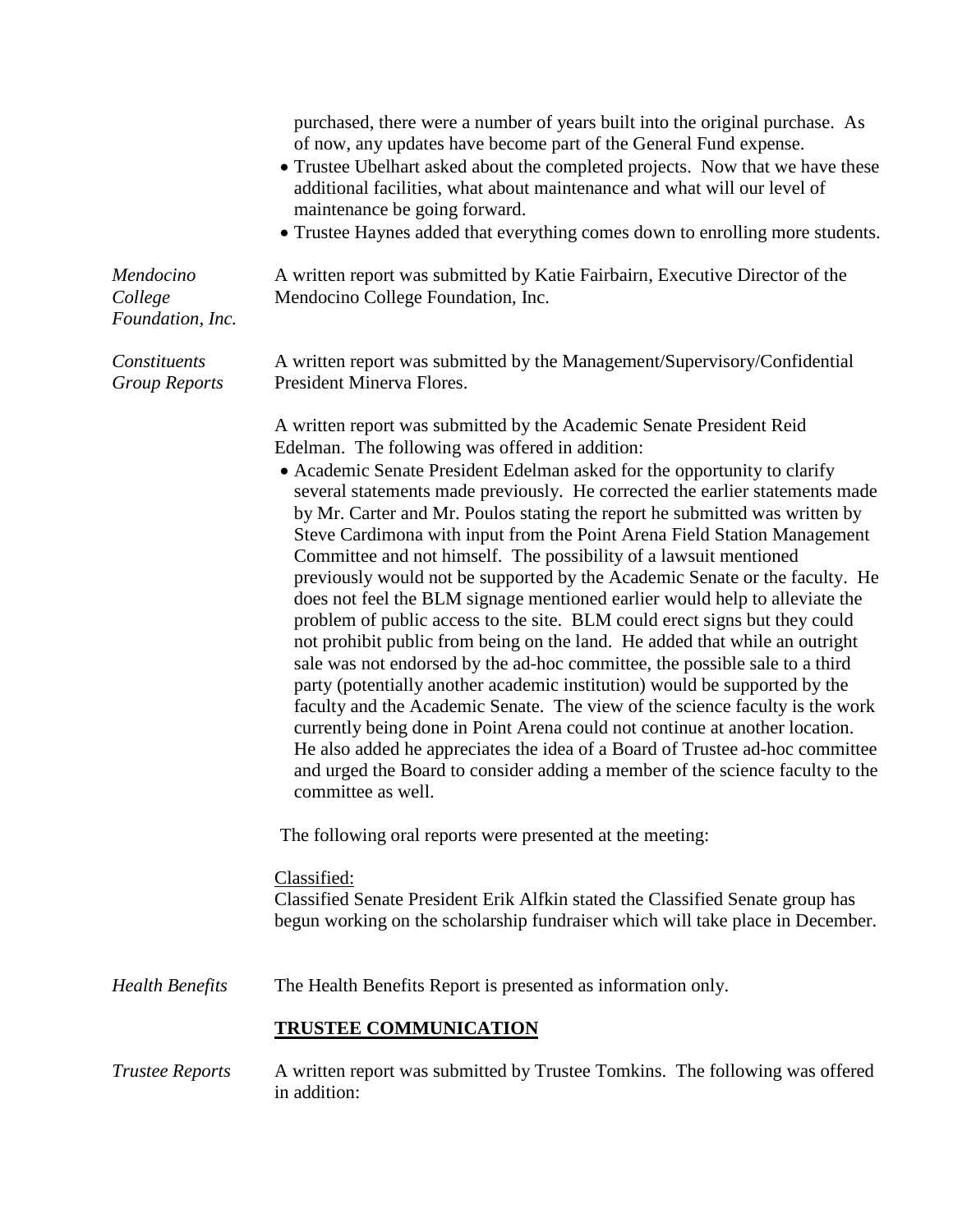• Trustee Tomkins added that participating as a member of an Accrediting committee is a thankless job and there needs to be some changes made to the process.

A written report was submitted by Trustee Chaniot. The following was offered in addition:

- Workshops can be used to complete the certificate of participation for the Excellence of Trusteeship program.
- Thanked the constituent groups for their written reports included in the Board packet and stated these documents help to show shared governance for accreditation purposes.

# **Oral report by Trustee Eriksen:**

• The Vice President and Dean did a great job at the Fort Bragg open house. She really enjoyed how everyone was kept involved and interested.

# **Oral report by Trustee Ubelhart:**

- Would like to recognize President Clark for all his work especially in light of the Point Arena Field Station issue.
- He was glad to see the large group at the Fort Bragg open house. Everyone did a great job and the event was well done.

# **Oral report by Trustee Clark:**

Nothing additional to report.

# **Oral report by Trustee Haynes:**

• Trustee Haynes would like to see the integrated timeline included in the Board packet but had nothing else to report.

# **Oral report by Trustee Geck:**

• Thanks to the Vice Presidents for all their work and reports especially with the beginning of semester being right around the corner.

# **CLOSED SESSION**

The Board Adjourned to Closed Session at 7:35 PM. Board President Clark announced that items 9.1 Conference with real property negotiator, 9.2 Conference with Legal Counsel, 9.3 Collective Bargaining/Meet and Confer, 9.4 Consideration of Student Discipline – Expulsion, and 9.5 Public Employee Performance Evaluation will be discussed.

*Adjournment* The Board returned to open session at 9:54 PM where the following actions were taken:

> M/S/C (Haynes/Tomkins) RESOLVED, That the Mendocino-Lake Community College District Board of Trustees does hereby expel Donald Randall from all campuses and centers of the Mendocino-Lake Community College District